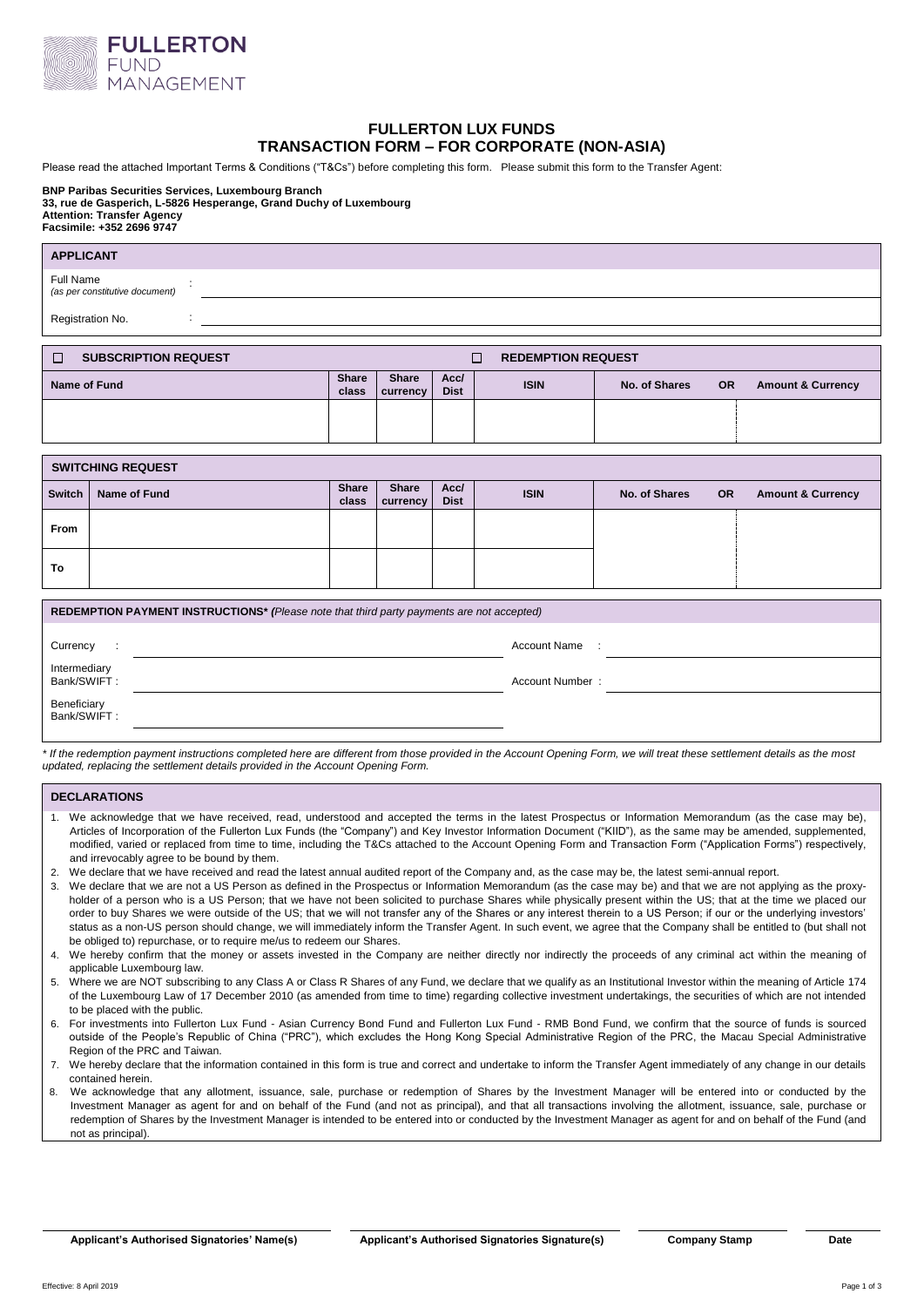

# **IMPORTANT TERMS AND CONDITIONS ("T&Cs")**

## **GENERAL**

- 1. Please complete all the sections on this Transaction Form and have it properly executed and deliver to the Transfer Agent **latest by 1.00 pm CET on any Dealing Day**. Neither the Company nor the Transfer Agent shall accept any responsibility for any loss arising from non-receipt of any Transaction Form sent by facsimile.
- 2. The Transfer Agent shall be notified immediately, via facsimile followed by original via mail, of any change of your details in the Application Forms or supporting documents.
- 3. Information on the relevant Funds contained in the Prospectus or Information Memorandum (as the case may be) and/or Articles of Incorporation shall prevail over any information contained in this form. All other information or representations made must be regarded as unauthorised and must not be relied upon. The T&Cs contained herein are subject to change at the absolute discretion of the Company.
- 4. All capitalised terms used in this form unless otherwise defined shall have the meaning ascribed to them in the Prospectus or the Information Memorandum (as the case may be)
- 5. The Company, and/or its appointed agents shall be entitled in their sole and absolute discretion at any time after receipt of this form to deem an incomplete or improperly completed form, or the Applicant failing to provide true and accurate information and documents as required by the Company and/or its appointed agents for the processing of this application in accordance with the Prospectus or Information Memorandum (as the case may be) and/or Articles of Incorporation, applicable laws and regulations, to be an invalid request. The Company shall not be liable to the Applicant for any losses suffered by the Applicant as a result any delay or failure by the Applicant to submit a duly completed form, and requisite documents.
- 6. Transactions will only be accepted after the account has been opened.
- The Company and any of its appointed agents, may disclose to each other, to any affiliate, to any other service provider to the Fund and to any regulatory body in any applicable jurisdiction, copies of this form and any information concerning the Applicant in their respective possession, whether provided by the Applicant to the Company and/or its appointed agents, and any such disclosure shall not be treated as a breach of any restriction upon the disclosure of information imposed on any such person by law or otherwise.

## **RECOMMENDATION AND/OR ADVICE**

8. The Applicant is aware that the transaction request is not tantamount to receiving any financial advice or recommendation from the Company and/or its appointed agents' representative(s); and that any factual information was given generally without taking into consideration the Applicant's investment objectives, financial situation and particular needs. The Applicant accepts that it is the Applicant's sole responsibility to ensure the suitability of the relevant Fund for the Applicant's own needs, and given that the Applicant has chosen not to receive any recommendation and/or advice from the Investment Manager and/or its representatives, the Applicant will therefore not be able to rely on section 27 of the Singapore Financial Advisers Act to file any civil claim in the event the Applicant alleges to have suffered any loss.

## **SUBSCRIPTIONS**

- Upon receipt of the completed Transaction Forms and the full subscription amount, the Company and/or its appointed agents will issue the Shares of the Company in the name of the Applicant. Any and all transactions involving the allotment, issuance or sale of Shares by the Investment Manager will (and are intended to) be entered into or conducted by the Investment Manager as agent for and on behalf of the Fund (and not as principal).
- 10. The Company reserves the right to deem any transaction as cancelled and/or to recover from the Applicant any loss, expenses, claims, costs or charges which may be incurred by the Fund, as a result of the Applicant's failure to make full payment for value in accordance with the transaction.
- 11. The Company shall have the right to allot fewer Shares than the number applied for or to refuse any applications without giving any reason.
- 12. Please remit the payment for subscriptions via telegraphic transfer by **Dealing Day + 3** to the following accounts:

| <b>Currency</b>                 | <b>USD</b>                                         | <b>EUR</b>                                        | <b>SGD</b>                                           | <b>JPY</b>                                            |  |
|---------------------------------|----------------------------------------------------|---------------------------------------------------|------------------------------------------------------|-------------------------------------------------------|--|
| <b>Correspondent Bank Name</b>  | BNP Paribas U.S.A - New<br>York Branch             | <b>BNP Paribas Securities</b><br>Services, France | <b>BNP Paribas Securities</b><br>Services, Singapore | The Hongkong & Shanghai<br>Banking Corporation, Tokyo |  |
| <b>Correspondent Bank SWIFT</b> | BNPAUS3NXXX                                        | PARBFRPPXXX                                       | PARBSGSGXXX                                          | <b>HSBCJPJT</b>                                       |  |
| <b>Beneficiary Account Name</b> | <b>BNP Paribas Securities Services, Luxembourg</b> |                                                   |                                                      |                                                       |  |
| <b>Account Number</b>           |                                                    | -                                                 |                                                      | 009-030081-026                                        |  |
| <b>Beneficiary SWIFT</b>        | PARBLULLXXX                                        |                                                   |                                                      |                                                       |  |
| <b>Beneficiary IBAN</b>         | LU273280791113TFN840                               | LU843280791113TFN978                              | LU673280791113TFN702                                 | LU953280791113TFN392                                  |  |
| <b>Account Name</b>             | <b>BPSS Lux / Fullerton SICAV</b>                  |                                                   |                                                      |                                                       |  |
| Reference                       | Name of "Fund"                                     |                                                   |                                                      |                                                       |  |

| <b>Currency</b>                 | <b>CHF</b>                                         | $CNY^*$                                              |  |
|---------------------------------|----------------------------------------------------|------------------------------------------------------|--|
| <b>Correspondent Bank Name</b>  | <b>BNP Paribas Securities</b><br>Services, Zurich  | <b>BNP Paribas Securities</b><br>Services, Hong Kong |  |
| <b>Correspondent Bank SWIFT</b> | PARBCHZZXXX                                        | <b>PARBHKHHXXX</b>                                   |  |
| <b>Beneficiary Account Name</b> | <b>BNP Paribas Securities Services, Luxembourg</b> |                                                      |  |
| <b>Account Number</b>           |                                                    |                                                      |  |
| <b>Beneficiary SWIFT</b>        | PARBLULLXXX                                        |                                                      |  |
| <b>Beneficiary IBAN</b>         | LU643280791113TFN756                               | LU653280791113TFN156                                 |  |
| <b>Account Name</b>             | <b>BPSS Lux / Fullerton SICAV</b>                  |                                                      |  |
| Reference                       | Name of "Fund"                                     |                                                      |  |

*\* Offshore CNY* 

## **REDEMPTIONS**

13. Any and all transactions involving the purchase or redemption of Shares by the Investment Manager will (and are intended to) be entered into or conducted by the Investment Manager as agent for and on behalf of the Fund (and not as principal). Subject to the applicable Prospectus or Information Memorandum (as the case may be), the Company may compulsorily redeem Shares of a Shareholder.

14. A redemption request accepted by the Company is irrevocable by the Shareholder except with the consent of the Company.